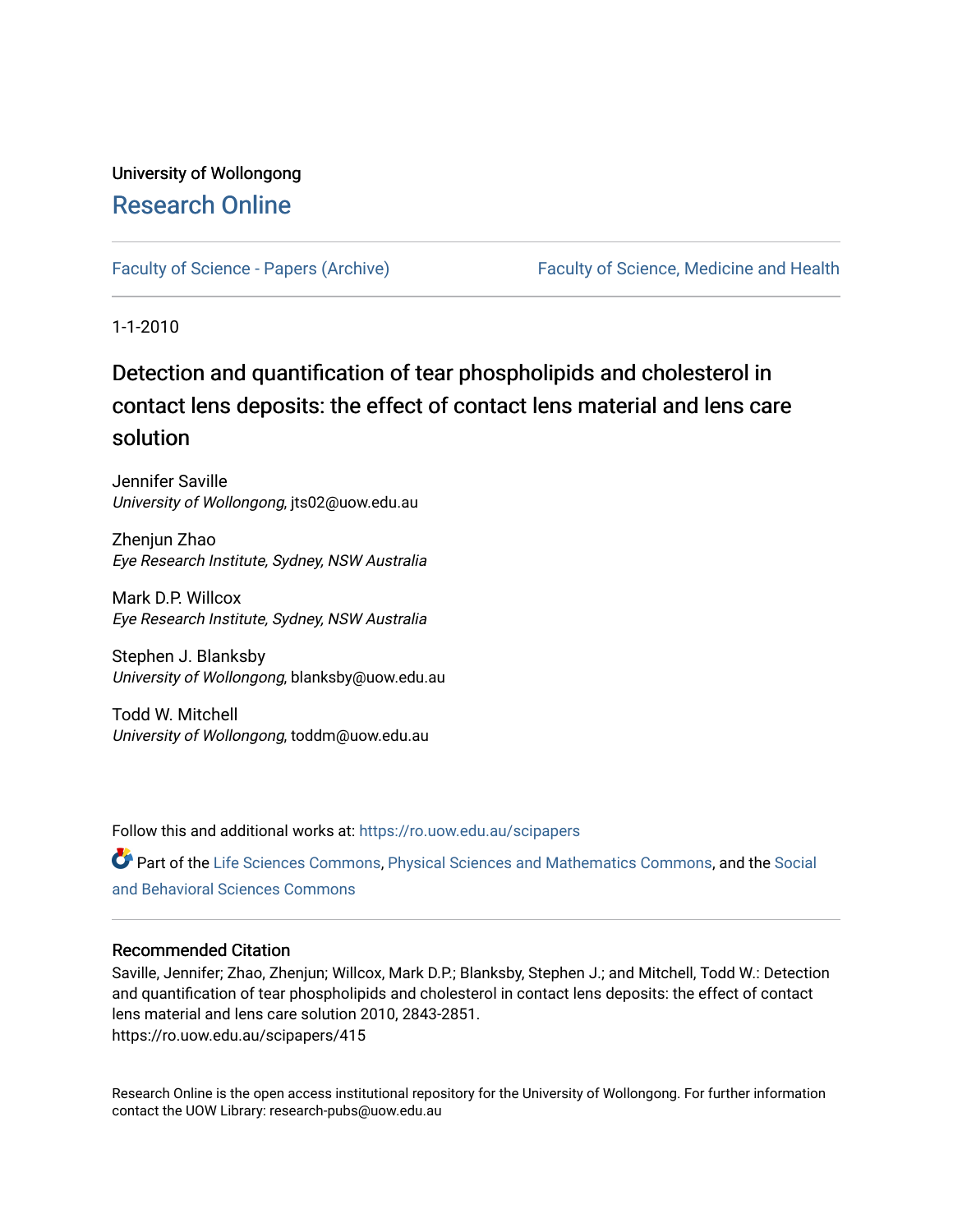## Detection and quantification of tear phospholipids and cholesterol in contact lens deposits: the effect of contact lens material and lens care solution

## **Abstract**

PURPOSE. To examine the deposition of tear phospholipids and cholesterol onto worn contact lenses and the effect of lens material and lens care solution. METHODS. Lipids were extracted from tears and worn contact lenses using 2: 1 chloroform: methanol and the extract washed with aqueous ammonium acetate, before analysis by electrospray ionization tandem mass spectrometry (ESI-MS/MS). RESULTS. Twentythree molecular lipids from the sphingomyelin (SM) and phosphatidylcholine (PC) classes were detected in tears, with total concentrations of each class determined to be 5 +/- 1 pmol/mu L (similar to 3.8 mu g/ mL) and 6 +/- 1 pmol/mu L (similar to 4.6 mu g/mL),respectively. The profile of individual phospholipids in both of these classes was shown to be similar in contact lens deposits. Deposition of representative polar and nonpolar lipids were shown to be significantly higher on senofilcon A contact lenses, with similar to 59 ng/lens SM, 195 ng/lens PC, and 9.9 mu g/lens cholesterol detected, whereas balafilcon A lens extracts contained similar to 19 ng/lens SM, 19 ng/lens PC, and 3.9 mu g/lens cholesterol. Extracts from lenses disinfected and cleaned with two lens care solutions showed no significant differences in total PC and SM concentrations; however, a greater proportion of PC than SM was observed, compared with that in tears. CONCLUSIONS. Phospholipid deposits extracted from worn contact lenses show a molecular profile similar to that in tears. The concentration of representative polar and nonpolar lipids deposited onto contact lenses is significantly affected by lens composition. There is a differential efficacy in the removal of PC and SM with lens care solutions. (Invest Ophthalmol Vis Sci. 2010; 51: 2843-2851) DOI:10.1167/iovs.09-4609

## Keywords

lens, deposits, effect, quantification, material, tear, care, phospholipids, detection, cholesterol, solution, contact, CMMB

## **Disciplines**

Life Sciences | Physical Sciences and Mathematics | Social and Behavioral Sciences

### Publication Details

Saville, J., Zhao, Z., Willcox, M., Blanksby, S. J. & Mitchell, T. W. (2010). Detection and quantification of tear phospholipids and cholesterol in contact lens deposits: the effect of contact lens material and lens care solution. Investigative Ophthalmology and Visual Science, 51 (6), 2843-2851.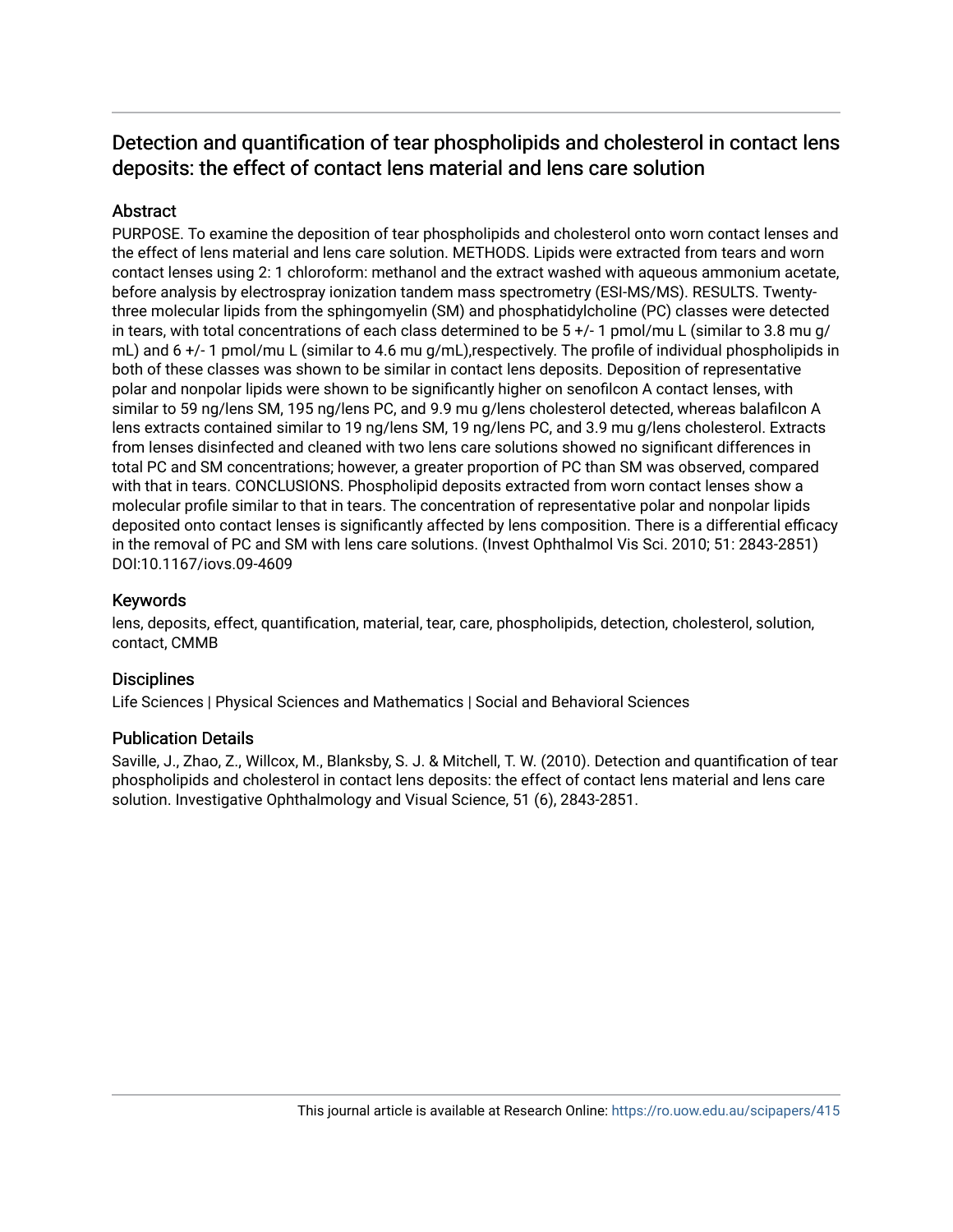# **Detection and Quantification of Tear Phospholipids and Cholesterol in Contact Lens Deposits: The Effect of Contact Lens Material and Lens Care Solution**

*Jennifer T. Saville,*<sup>1</sup> *Zhenjun Zhao,*2,3 *Mark D. P. Willcox,*2,3 *Stephen J. Blanksby,*\* ,1 *and Todd W. Mitchell*\* ,4

**PURPOSE.** To examine the deposition of tear phospholipids and cholesterol onto worn contact lenses and the effect of lens material and lens care solution.

**METHODS.** Lipids were extracted from tears and worn contact lenses using 2:1 chloroform:methanol and the extract washed with aqueous ammonium acetate, before analysis by electrospray ionization tandem mass spectrometry (ESI-MS/MS).

**RESULTS.** Twenty-three molecular lipids from the sphingomyelin (SM) and phosphatidylcholine (PC) classes were detected in tears, with total concentrations of each class determined to be  $5 \pm 1$  pmol/ $\mu$ L (~3.8  $\mu$ g/mL) and 6  $\pm$  1 pmol/ $\mu$ L (~4.6  $\mu$ g/mL), respectively. The profile of individual phospholipids in both of these classes was shown to be similar in contact lens deposits. Deposition of representative polar and nonpolar lipids were shown to be significantly higher on senofilcon A contact lenses, with  $\sim$  59 ng/lens SM, 195 ng/lens PC, and 9.9  $\mu$ g/lens cholesterol detected, whereas balafilcon A lens extracts contained  $\sim$ 19 ng/lens SM, 19 ng/lens PC, and 3.9  $\mu$ g/lens cholesterol. Extracts from lenses disinfected and cleaned with two lens care solutions showed no significant differences in total PC and SM concentrations; however, a greater proportion of PC than SM was observed, compared with that in tears.

**CONCLUSIONS.** Phospholipid deposits extracted from worn contact lenses show a molecular profile similar to that in tears. The concentration of representative polar and nonpolar lipids deposited onto contact lenses is significantly affected by lens composition. There is a differential efficacy in the removal of PC and SM with lens care solutions. (*Invest Ophthalmol Vis Sci.* 2010;51:2843–2851) DOI:10.1167/iovs.09-4609

The tear film covers the outer mucosal epithelial layers of the eye, cornea, and conjunctiva. Tears provide these layers with a hydrophilic covering, protect them from insult by

microbes or other substances and providing a smooth surface for good visual acuity. The tear film is thought to be composed of three layers, a lower mucin layer closest to the eye, an aqueous layer (containing salts, proteins, and other components), and an external lipid layer. $1$  It is believed that the outer lipid layer (farthest from the eye) reduces evaporation of tear film and reduces the ability of the more polar lipids in the sebum to interact with the mucosal surfaces of the eye.<sup>2</sup>

Compositional analyses of tear film lipids are limited and controversial. Lipids are thought to be secreted primarily from the meibomian gland, and the profile of meibomian gland secretions has been examined (Butovich IA, et al. *IOVS* 2009; 50:ARVO E-Abstract 2545)<sup>3</sup>; however, there is still some debate as to whether the meibomian profile is representative of the lipids present in tears themselves. In 1990, Wollensak et al.<sup>4</sup> determined the human tear lipid composition to consist primarily of wax and cholesterol esters, with phospholipids, free cholesterol, and other lipids also detected. In 1995, Greiner et al.<sup>5</sup> reported the quantification of 17 phospholipids in meibomian gland secretions from rabbits, with phosphatidylcholine (PC), sphingomyelin (SM), and phosphatidylethanolamine (PE) making up almost 80% of the total phospholipid content.<sup>5</sup> Shine and McCulley<sup>6</sup> later identified these same phospholipid classes in human meibomian gland secretions. These results, however, have recently been challenged by Butovich et al.  $(IOVS 2009; 50: ARVO E-Abstract 2545)^{7,8}$  who reported an upper limit of 0.01% phospholipid in meibomian samples. Furthermore, recent studies have shown that the profile of nonpolar lipids in meibomian gland secretions differs from the profile in tears,  $9-12$  suggesting that the meibomian gland is not the sole provider of lipids to the tear film. Given the suggested importance of phospholipids in acting as a surfactant to spread hydrophobic lipids across the aqueous phase and prevent excess evaporation,<sup>13</sup> these inconsistencies highlight the need for a more detailed analysis into the lipid profile of tears, with a particular focus on the polar lipid classes.

Tear film components deposit rapidly onto the surface of a contact lens after insertion.<sup>14</sup> These deposits can lead to spoliation of the contact lens, a problem that may decrease lens performance and result in discomfort and infection.<sup>15,16</sup> Research into the deposition of proteins onto contact lenses has<br>been extensive.<sup>17–20</sup> Green-Church and Nichols<sup>19</sup> analyzed the deposition of proteins onto contact lenses and found a total concentration of  $7.32$  to  $9.76$   $\mu$ g/lens; however, the concentration and type of protein deposited varied with the material composing the contact lens. Although the profile and quantification of proteins has been well documented, there is only limited information on the deposition of lipids.

Electrostatic binding of lipids to contact lenses may be a contributing factor in the thinning of lipid layers in the tear film and the increased evaporation of the aqueous phase.<sup>21</sup> In vitro studies have shown that hydrogel lenses constructed from

From the <sup>1</sup>School of Chemistry and <sup>4</sup>School of Health Sciences, University of Wollongong, Wollongong, New South Wales, Australia; the <sup>2</sup>Institute for Eye Research, Sydney, New South Wales, Australia; and the <sup>3</sup>School of Optometry and Vision Science, University of New South Wales, Sydney, New South Wales, Australia.

Supported by the Australian Research Council (Linkage Project Grant LP0989883), Institute for Eye Research. JTS is the recipient of a postgraduate scholarship from the Institute for Eye Research.

Submitted for publication September 7, 2009; revised December 3, 2009; accepted January 1, 2010.

Disclosure: **J.T. Saville** , None; **Z. Zhao**, None; **M.D.P. Willcox**, None; **S.J. Blanksby**, None; **T.W. Mitchell**, None

<sup>\*</sup>Each of the following is a corresponding author: Todd Mitchell, School of Health Sciences, University of Wollongong, NSW 2522, Australia; toddm@uow.edu.au.

Stephen Blanksby, School of Chemistry, University of Wollongong, NSW 2522, Australia, blanksby@uow.edu.au.

Investigative Ophthalmology & Visual Science, June 2010, Vol. 51, No. 6 Copyright © Association for Research in Vision and Ophthalmology **2843**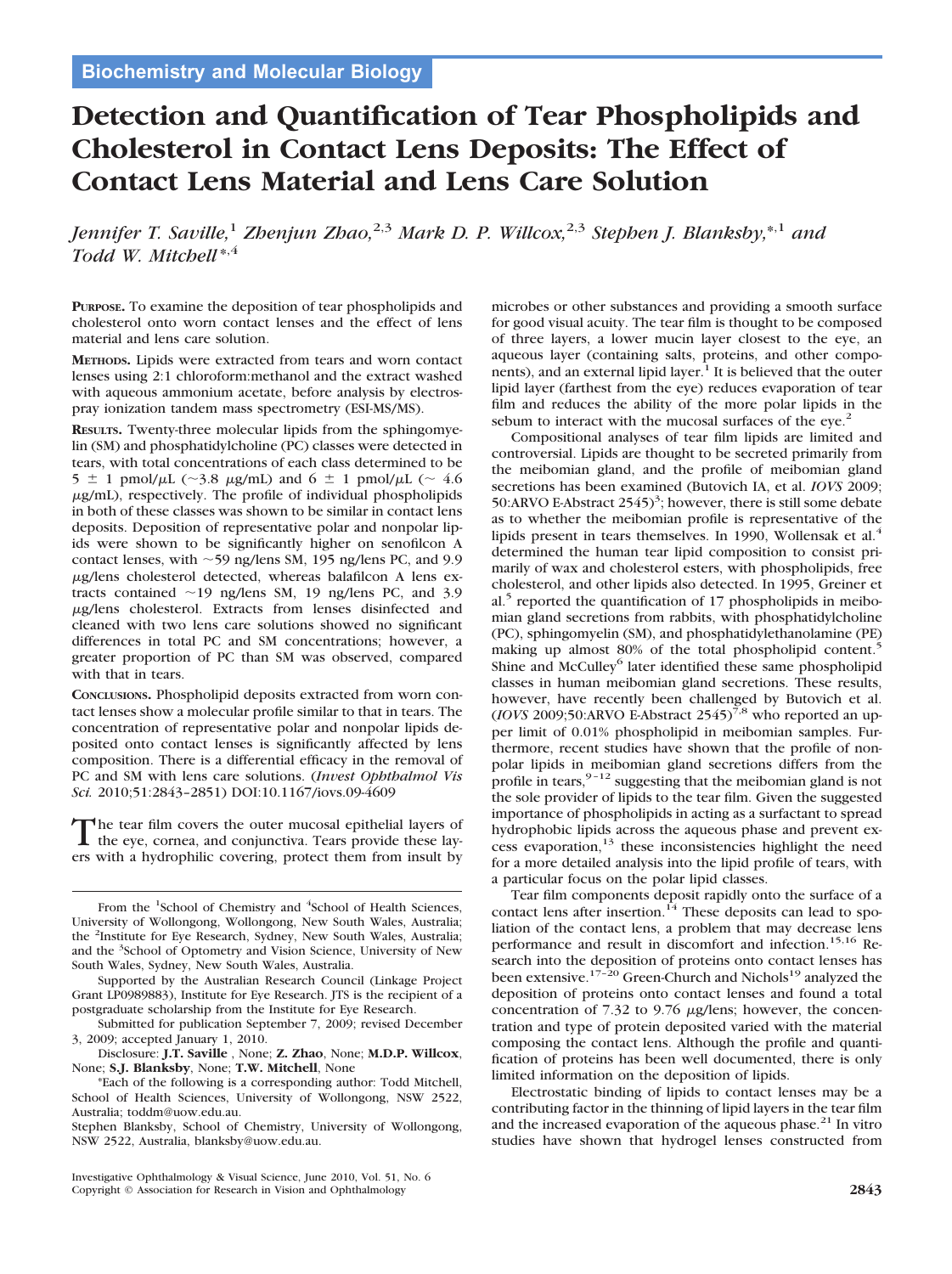poly(2-hydroxyethyl methacrylate), poly(methy1 methacrylate)-poly(vinyl alcohol), or poly(2-hydroxyethyl methacrylate) poly(viny1 pyrrolidone)-poly(methacrylic acid) can all adsorb lipids from solution and that lenses made from poly(methy1 methacrylate)-poly(vinyl alcohol) tend to adsorb slightly more lipids.<sup>22</sup> Lord et al.<sup>23</sup> demonstrated that adsorption of cholesterol to poly(HEMA) lenses may collapse the hydrogel and induce the expelling of water, whereas binding to PMMA lenses is simply an adsorption process. In vitro experiments by Carney et al.<sup>24</sup> involved soaking several types of contact lenses in solutions of fluorescently tagged PE, or cholesterol, to quantify the lenses' adsorption over time. They determined that the concentration of lipid adsorbed was affected by the contact lens material and that cholesterol adsorption was significantly higher than PE in all lens types (cholesterol,  $3-24.1 \mu$ g/lens; PE,  $0.4$ -5.1  $\mu$ g/lens). Iwata et al.<sup>25</sup> confirmed the ability of the silicone hydrogels to bind cholesterol in relatively high levels and also demonstrated that these lens types could bind squalene, cholesterol esters, and wax esters. Overall, the lipids bind to the silicone hydrogel at levels between 0.4 and 7.6  $\mu$ g/lens. Initial in vivo studies demonstrated that lipid is present in contact lens deposits, with the principal lipid type being cholesterol esters.<sup>26</sup> White spots, a form of deposit found on nonregularly replaced hydrogel lenses, have been<br>shown to be predominantly lipids.<sup>27,28</sup> These deposits have a distinct structural stratification, with a lipid layer providing the interface between the contact lens surface and the deposit superstructure. This initial interfacial layer is made from cholesterol, cholesterol esters, and unsaturated lipids.<sup>27,28</sup> Jelly bump deposits, another form of deposit on lenses, are composed of long and intermediate sized cholesterol esters, triglycerides, and waxy esters.<sup>26</sup>

The influence of contact lens material on total lipid deposition has been shown in vivo in surface fluorescence analyses, with vifilcon A contact lenses shown to deposit a higher abundance of lipids than do etafilcon A and netrafilcon A contact lenses.<sup>29</sup> Zhao et al.30 found that total protein and cholesterol concentrations were affected by the lens polymer and lens care solution used. Although these studies have given some insight into the deposition of total lipids, little is known about the profile of the lipids or their comparison to the tear film lipid profile.

In this study, we enlisted sensitive and selective mass spectrometric methods to examine the deposition of tear film phospholipids and cholesterol onto worn contact lenses and the affect of lens material and lens care solution. The phospholipid profile obtained from contact lenses was compared to that of typical basal tears.

#### **MATERIALS AND METHODS**

All phospholipid standards were synthesized by Avanti Polar Lipids (Alabaster, AL) and purchased from Auspep (Parkville, VIC, Australia); HPLC-grade chloroform and methanol and analytical grade ammonium acetate from Crown Scientific (Moorebank, NSW, Australia); analytical grade butylated hydroxytoluene (BHT) and  $D_6$ -cholesterol from Sigma-Aldrich (Castle Hill, NSW, Australia); total recovery vials with polytetrafluoroethylene (PTFE)/silicone septa from Waters (Rydalmere, NSW, Australia); and borosilicate capillary tubing from SDR Clinical Tech (Middle Cove, NSW, Australia).

#### **Contact Lens Samples**

All patients signed an informed consent form before enrollment in the study, which was conducted in compliance with the tenets of the Declaration of Helsinki and was approved by the Human Ethics Review Panel of the Institute for Eye Research. Patients (10 men and 13 women; mean age, 36.5 years) wore either balafilcon A or senofilcon A contact lenses daily for a 30-day period, removing them each night and soaking them in commercially available cleaning and disinfection solutions (Table 1). At the time of collection, all contact lenses were removed with sterile gloves, rinsed with a commercial saline solution, and stored at  $-80^{\circ}$ C.

#### **Tear Samples**

Tears were collected from non–contact-lens–wearing patients by the method described in Sack et al.<sup>31</sup> Briefly, basal tears were collected with a glass capillary at the lower lid margin without stimulating reflex tears. The samples were placed in glass vials and stored at  $-80^{\circ}$ C.

#### **Lipid Extraction from Contact Lenses**

Contact lenses were placed in small glass beakers, and a methanol internal standard solution (50  $\mu$ L), containing PC (19:0/19:0), 0.8  $\mu$ M; SM (d18:0/12:0), 0.8 μM; PS (17:0/17:0), 0.5 μM; PE (17:0/17:0), 0.5  $\mu$ M; PG (17:0/17:0), 1  $\mu$ M; and PA (17:0/17:0) 0.5  $\mu$ M, was added to the concave surface and then dried under nitrogen. Chloroform:methanol (3 mL; 2:1 vol/vol) containing 0.01% BHT was added to cover the contact lens, and the samples were mixed on an orbital shaker at low speed for 15 minutes. The solution containing the desorbed lipids was removed and placed in a glass test tube, with care taken not to break the contact lens. A biphasic lipid extraction was performed on the solution according to the method described by Folch et al., $32$  with the exception that aqueous ammonium acetate (0.15 M) was substituted for sodium chloride as described previously.<sup>33</sup> In brief, 500  $\mu$ L of 0.15 M ammonium acetate was added to the chloroform:methanol solution of desorbed lipids and centrifuged. The organic phase was removed, dried under nitrogen, and reconstituted in 500  $\mu$ L chloroform:methanol (1:2 vol/vol; 0.01% BHT). All samples were stored at  $-80^{\circ}$ C until analysis.

#### **Lipid Extraction from Tears**

Tear samples from six individuals ( $\sim$ 5  $\mu$ L each) were spiked with 2  $\mu$ L of phospholipid standard mixture (as described earlier). Lipids were extracted as described, before being reconstituted in chloroform:methanol (1:2 vol/vol; 0.01% BHT) and dried under nitrogen to a final volume of  $10 \mu L$ .

#### **Mass Spectrometry of Polar Lipids**

All samples were analyzed by mass spectrometry (QuattroMicro; Waters, Manchester, UK, with Micromass MassLynx ver. 4.0 software; Matrix Science, Boston, MA). The contact lens extracts were analyzed by electrospray ionization (ESI), and the tear extracts were analyzed by nanospray ESI (nanoESI). Aqueous ammonium acetate (1 M;  $25 \mu L$  per 500  $\mu$ L of sample) was added to samples before analysis, to enhance the formation of  $[M+H]$ <sup>+</sup> ions. Nitrogen was used as the drying gas at a flow rate of 320 L/h. For ESI, samples were analyzed at a flow rate of 10  $\mu$ L/min. The capillary voltage was set to 3 kV and desolvation temperature to 120°C. For nanoESI, capillary voltage was set to 1.5 kV. Capillaries for nanoESI were prepared from borosilicate tubing with a micropipette puller (Flaming/Brown; Sutter Instrument Co., Novato, CA) and gold coated with a sputter coater (K500X; Emitech, East Sussex, UK). Approximately  $3 \mu$ L of sample was loaded into the capillary for analysis. For all acquisitions (ESI and nanoESI) source

**TABLE 1.** Ingredients of the Lens Care Solutions

| Solution | Surfactant                        | <b>Preservative</b>               |  |  |  |  |
|----------|-----------------------------------|-----------------------------------|--|--|--|--|
| A        | Tetronic 1304*                    | Polyquad 0.001%,<br>Aldox 0.0005% |  |  |  |  |
| B        | Poloxamer 407.<br>poloxamine 1107 | Alexidine $0.00045%$              |  |  |  |  |
|          | Pluronic 17R4 <sup>+</sup>        | Hydrogen peroxide 3%              |  |  |  |  |

\* Tetronic 1304; Alcon, Ltd., Fort Worth, TX.

† BASF Corp., Mount Olive, NJ.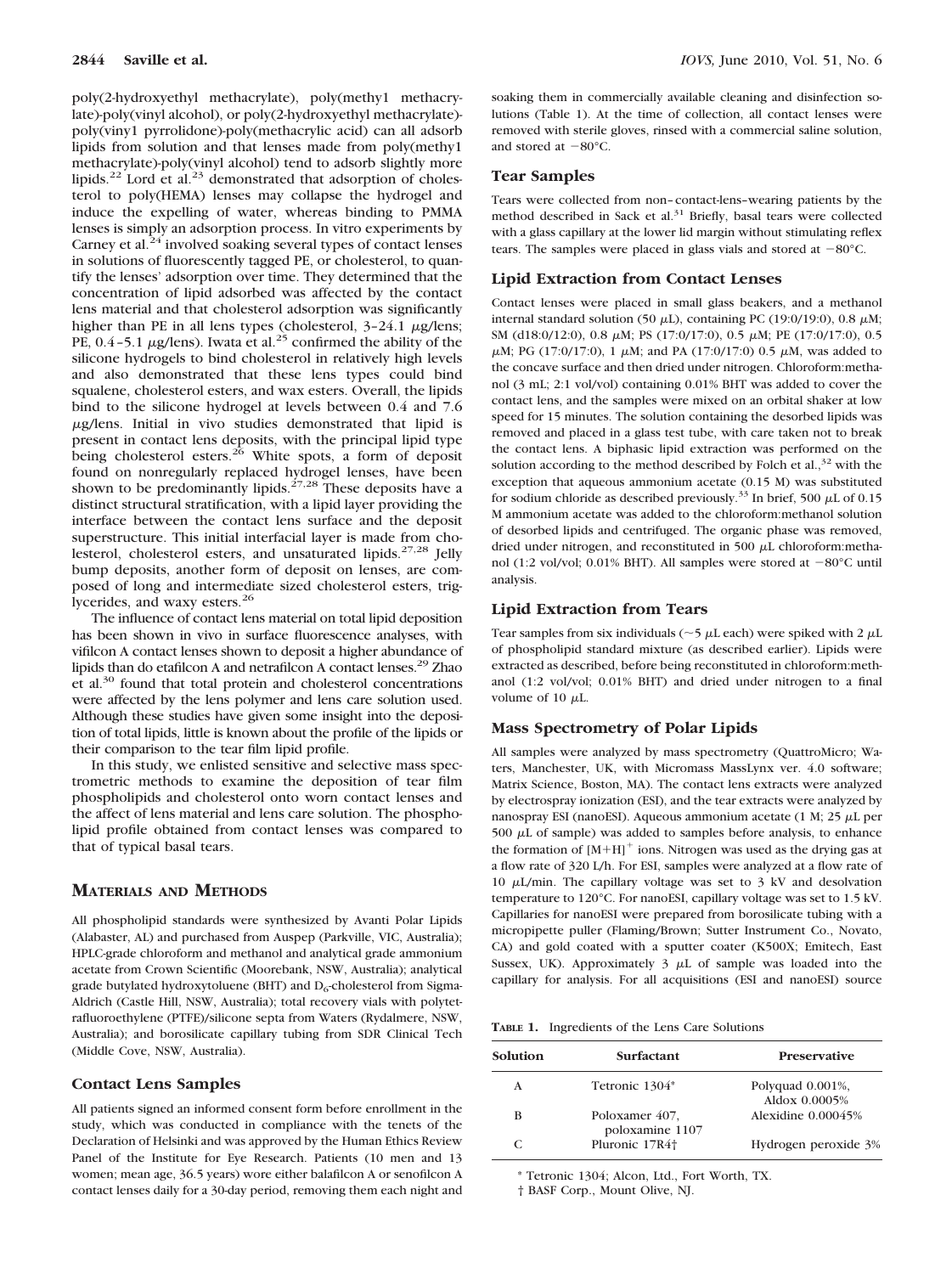temperature was set to 80°C and cone voltage to 35 V. Argon was used as the collision gas for all precursor ion scans at a pressure of 3 mTorr and a collision energy offset of 35 eV.

Spectra were obtained over a range of *m/z* 640 to 860. Precursor ion scans for the *m/z* 184 fragment were used to identify lipids with a phosphocholine head group.<sup>34,35</sup> For each spectrum, 300 acquisitions were combined, before background subtraction and smoothing with a Savitsky-Golay algorithm. The instrument's limit of detection (LOD) and limit of quantification (LOQ) were determined each day based on the statistical method described in Armbruster et al.<sup>36</sup> In brief, the total ion count for a region of noise was calculated for each spectrum, and the mean and standard deviation of the noise were used to calculate the LOD (mean  $+3 \times$  SD) and LOQ (10  $\times$  SD). Ions presenting below these limits were excluded from the analysis. Quantification was achieved by comparison of peaks with head group–specific internal standards, after correction for isotope contribution.<sup>33</sup>

#### **MS of Cholesterol**

GC-MS (QP5050; Shimadzu, Kyoto, Japan) was used to quantify cholesterol in all samples by direct-insertion electron ionization mass spectrometry (DI/EI-MS) according to the method described by Deeley et al.<sup>33</sup> In brief, approximately 10  $\mu$ L of sample was dried on the end of a sealed glass capillary tube, which was directly inserted into the source of the mass spectrometer. A temperature program was used to heat the tube from 40°C to 250°C at 80°C/min. Selected ion monitoring (cholesterol:  $m/z$  386, 368, and 353; D<sub>6</sub>-cholesterol:  $m/z$  392, 374, and 359) was used (Fig. 1). The ion intensity ratios of the  $D_6$ -cholesterol and cholesterol in each sample were used in conjunction with a standard curve, to calculate the concentration of cholesterol in each sample. This method measures free cholesterol only, as cholesterol esters have a separate distinct elution profile under these conditions.

#### **Statistical Analysis**

Data were analyzed by a one-way ANOVA using contact lens material or lens care solution as a fixed factor, with a Student's *t*-test for comparison of means. All values are expressed as the mean  $\pm$  SE, and *P* & 0.05 was considered statistically significant (JMP 5.1; SAS Institute, Cary, NC).

#### **RESULTS**

Analysis of choline-containing phospholipids in human basal tears revealed several PC and SM molecules, including the elucidation of those differing by only one double bond in the fatty acid chains. Twenty-three molecular lipids were detected and identified in tears in SM and PC classes. The combination of low lipid concentrations and sample volumes did not allow for additional experiments to differentiate between SM and dihydrosphingomyelin (DHSM) or to determine individual fatty acid composition. The total concentration of SM in tears was calculated as  $5 \pm 1$  pmol/ $\mu$ L, and the total concentration of PC was  $6 \pm 1$  pmol/ $\mu$ L, with the two most abundant phospholipids observed in this analysis being SM (16:0) (*m/z* 703) and PC (34:2) (*m/z* 758). The degree of unsaturation of PC was greater than that of SM, which was dominated by SM (16:0). Comparison of phosphocholine lipid profiles showed that contact lens lipid extracts exhibited a profile similar to that in tear extracts (Figs. 2A, 2B). Comparison of individual molecules as a percentage of total SM or PC showed differences in the SM profile, with contact lens lipid extracts containing a significantly larger percentage of SM (16:0), but no significant differences in the PC profile (Figs. 2C, 2D).

Although the overall profile of both tear and contact lens lipid extracts was similar, there were differences observed in the phospholipids detected that were dependent on contact lens material and lens care solution. Table 2 lists the individual phospholipids that were observed in samples at ion counts above the calculated LOD. The greatest number of individual phospholipids were detected from senofilcon A lenses disinfected and cleaned with solution A, whereas the fewest number were detected in both tear extracts and balafilcon A lenses disinfected and cleaned with solution C.

Figure 3 shows the effect of contact lens material on the concentration of lipids. Senofilcon A contact lenses had a significantly greater concentration of total SM than did balafilcon A (78  $\pm$  25 pmol/lens vs. 25  $\pm$  3 pmol/lens; *P* < 0.05). Furthermore, several individual short-chain SM molecules were observed at significantly higher concentrations in senofilcon A



**FIGURE 1.** Typical data obtained from DI/EI-MS analysis of cholesterol from a contact lens extract. (**A**) Mass spectrum showing the characteristic ions for cholesterol (*m/z* 353, 368, and 386) and  $D_6$ -cholesterol  $(m/z)$ 359 , 374, and 392). (**B**) Selected ion monitoring chromatogram showing the elution profile of cholesterol and D<sub>6</sub>-cholesterol ions.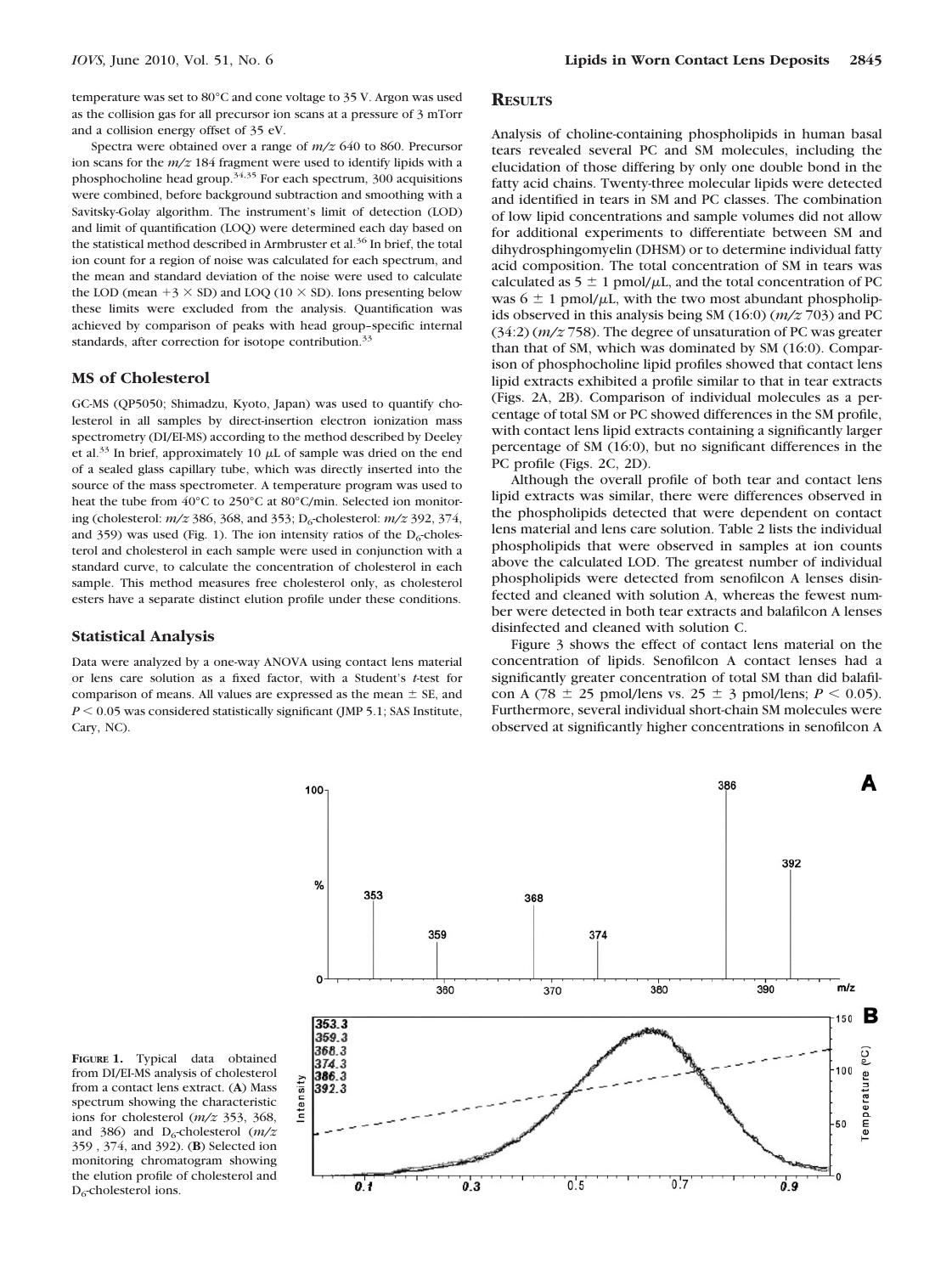

**FIGURE 2.** Comparison of tear and contact lens phosphocholine profiles. (**A**) A representative mass spectrum from a tear lipid extract. (**B**) A representative mass spectrum of an extract from worn senofilcon A contact lenses washed with solution A (see Table 1). Both spectra were obtained by performing a precursor ion scan for the *m/z* 184 ion using a triple-quadrupole mass spectrometer. (**C**) Concentration of individual SM and DHSM molecules in tear and senofilcon A contact lens extracts, shown as a percentage of total SM. (**D**) Concentration of individual PC molecules in tear and senofilcon A contact lens extracts, shown as a percentage of total PC. Data are presented as the mean  $\pm$  SE:  $\degree P$  < 0.01;  $*P < 0.05$ .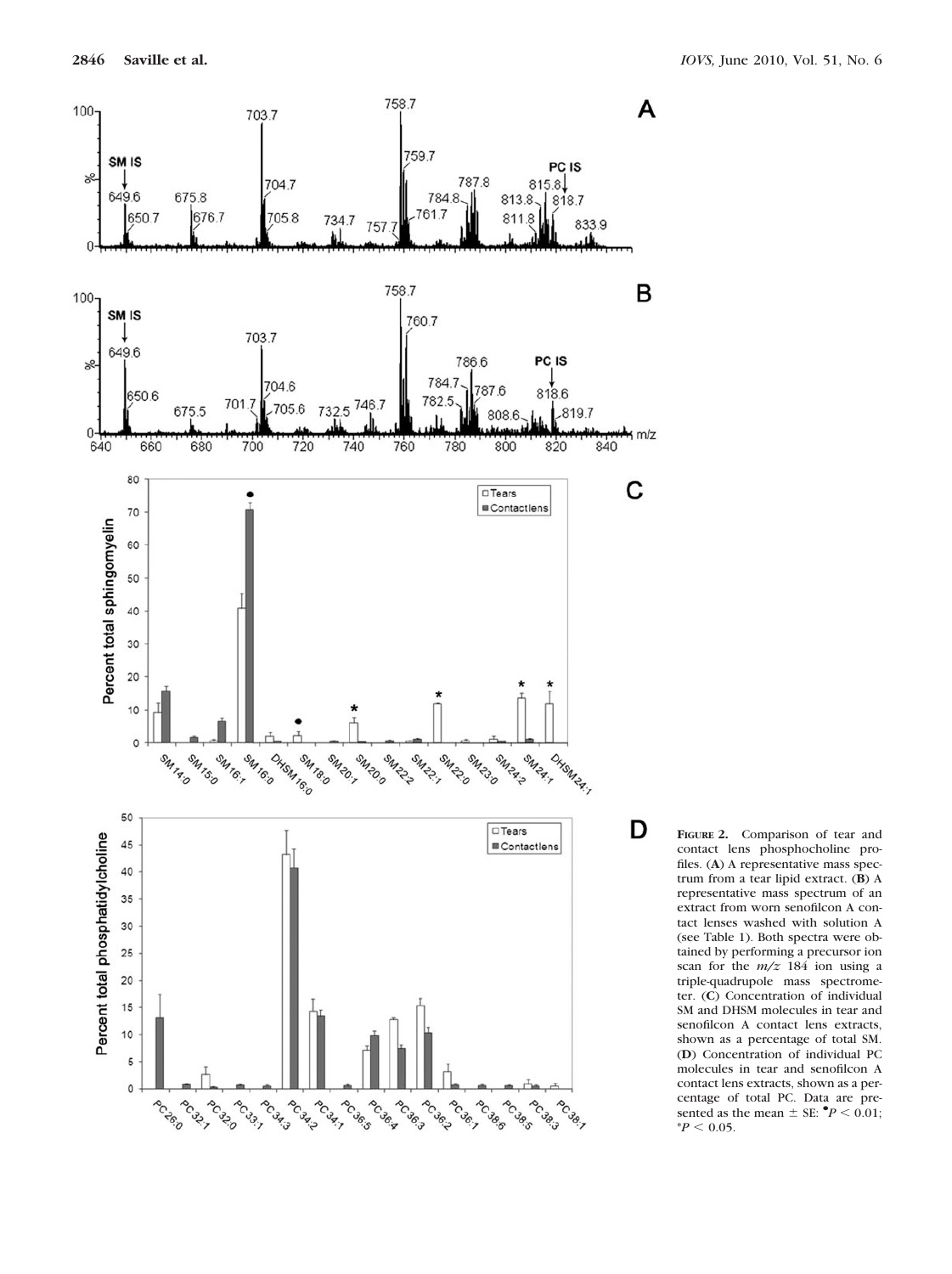| TABLE 2. Phospholipids Detected in Tear and Worn Contact Lens Lipid Extracts |  |  |  |  |
|------------------------------------------------------------------------------|--|--|--|--|
|                                                                              |  |  |  |  |

| Lipid*     | m/z<br>$[M+H]$ <sup>+</sup> | <b>Tears</b> | Senofilcon A<br>Solution A | <b>Balafilcon A</b><br>Solution A | <b>Balafilcon A</b><br><b>Solution B</b> | <b>Balafilcon A</b><br>Solution C |
|------------|-----------------------------|--------------|----------------------------|-----------------------------------|------------------------------------------|-----------------------------------|
| SM 14:0    | 675                         |              |                            |                                   |                                          |                                   |
| SM 15:0    | 689                         |              |                            |                                   |                                          |                                   |
| SM 16:1    | 701                         |              |                            |                                   |                                          |                                   |
| SM 16:0    | 703                         |              |                            |                                   |                                          |                                   |
| DHSM 16:0  | 705                         |              |                            |                                   |                                          |                                   |
| SM 18:1    | 729                         |              |                            |                                   |                                          |                                   |
| SM 18:0    | 731                         |              |                            |                                   |                                          |                                   |
| SM 20:1    | 757                         |              |                            |                                   |                                          |                                   |
| SM 20:0    | 759                         |              |                            |                                   |                                          |                                   |
| SM 22:2    | 783                         |              |                            |                                   |                                          |                                   |
| SM 22:1    | 785                         |              |                            |                                   |                                          |                                   |
| SM 22:0    | 787                         |              |                            |                                   |                                          |                                   |
| SM 24:2    | 811                         |              |                            |                                   |                                          |                                   |
| SM 24:1    | 813                         |              |                            |                                   |                                          |                                   |
| *DHSM 24:1 | 815                         |              |                            |                                   |                                          |                                   |
| PC 26:0    | 650                         |              |                            |                                   |                                          |                                   |
| PC 30:1    | 704                         |              |                            |                                   |                                          |                                   |
| PC 30:0    | 706                         |              |                            |                                   |                                          |                                   |
| PC 32:1    | 732                         |              |                            |                                   |                                          |                                   |
| PC 32:0    | 734                         |              |                            |                                   |                                          |                                   |
| PC 33:1    | 746                         |              |                            |                                   |                                          |                                   |
| PC 34:3    | 756                         |              |                            |                                   |                                          |                                   |
| PC 34:2    | 758                         |              |                            |                                   |                                          |                                   |
| PC 34:1    | 760                         |              |                            |                                   |                                          |                                   |
| PC 36:4    | 782                         |              |                            |                                   |                                          |                                   |
| PC 36:3    | 784                         |              |                            |                                   |                                          |                                   |
| PC 36:2    | 786                         |              |                            |                                   |                                          |                                   |
| PC 36:1    | 788                         |              |                            |                                   |                                          |                                   |
| PC 38:6    | 806                         |              |                            |                                   |                                          |                                   |
| PC 38:5    | 808                         |              |                            |                                   |                                          |                                   |
| PC 38:4    | 810                         |              |                            |                                   |                                          |                                   |
| PC 38:3    | 812                         |              |                            |                                   |                                          |                                   |
| PC 38:2    | 814                         |              |                            |                                   |                                          |                                   |
|            |                             |              |                            |                                   |                                          |                                   |

Only lipids with ion counts above the calculated LOD are included.

\* SM and DHSM cannot be rigorously differentiated in this experiment because of the small samples. Assignment is based on natural occurrence. DHSM 24:1 is assigned based on its prevalence as an ocular lipid $33$ 

extracts, including the most abundant SM (16:0) that alone constituted  $44 \pm 13$  pmol/lens, whereas there was no significant difference in longer chain SM. A total PC concentration of  $257 \pm 77$  pmol/lens was observed in senofilcon A contact lens extracts, which was significantly higher than that in balafilcon A contact lenses (25  $\pm$  6 pmol/lens; *P* < 0.01). Five individual PC molecules were also observed at significantly higher concentrations in senofilcon A extracts, with the highest being PC (34:2), with a concentration of 92  $\pm$  29 pmol/lens. Unlike SM, there did not appear to be any bias on chain length. Similar to the increased concentration of polar lipids extracted from senofilcon A lenses, the nonpolar lipid cholesterol was also found to be more abundant in the senofilcon A extracts. Figure 3C shows that 9.9  $\pm$  2.2  $\mu$ g of cholesterol was extracted from senofilcon A contact lenses compared with only  $3.9 \pm 0.9 \mu$ g from worn balafilcon A lenses ( $P \le 0.05$ ).

Lens care solution (Table 1) had no significant impact on the total SM, PC, or cholesterol extracted from the balafilcon A contact lenses (Fig. 4). Contact lenses soaked in solution C, however, showed significantly more SM (24:1) than did both solution A ( $P \le 0.05$ ) and solution B ( $P \le 0.01$ ), and significantly more DHSM  $(24:1)$   $(P < 0.01)$  than did solution A, whereas lenses soaked in solution B showed significantly more SM (16:0) than did solution A ( $P < 0.05$ ) and significantly more PC (34:2) than did solution C ( $P \le 0.01$ ).

Table 3 shows the abundance of total SM and PC molecules, normalized across the phosphocholine lipids. These data show that in tears, phosphocholine lipids were made up of approx-

imately equal parts SM and PC molecules. This trend was also observed in extracts from balafilcon A contact lenses soaked in solution A. The concentration of PC was more than three times greater than SM in senofilcon A contact lens extracts, whereas extracts from balafilcon A soaked in solution C contained almost seven times the amount of SM than of PC.

#### **DISCUSSION**

In this study we analyzed the profile of phospholipids in tears and deposited onto contact lenses and the effect of contact lens material and lens care solutions on the concentration of total and individual quantifiable phospholipids and cholesterol. Although several studies have established the profile of proteins in tears,  $4,37,38$  little work has been performed in the identification of phospholipids in tears, and the profile of nonpolar lipids is still controversial. Shotgun lipidomics, a technique that is now well established in the analysis of lipids in tissues,  $33,39 - 42$  identified 23 SM and PC molecules in tears. PC and SM have been reported in tears $12$  and in their in vitro study, Peters and Millar<sup>43</sup> have suggested that PC increases the stability of the tear film by lowering surface tension. Other studies have associated the hydroxyl group present in SM with an increase in hydrogen bonding and therefore stable structure formation in the tear film. $44$ 

Results in work using thin layer chromatography (TLC) and high-pressure liquid chromatography with ultraviolet detection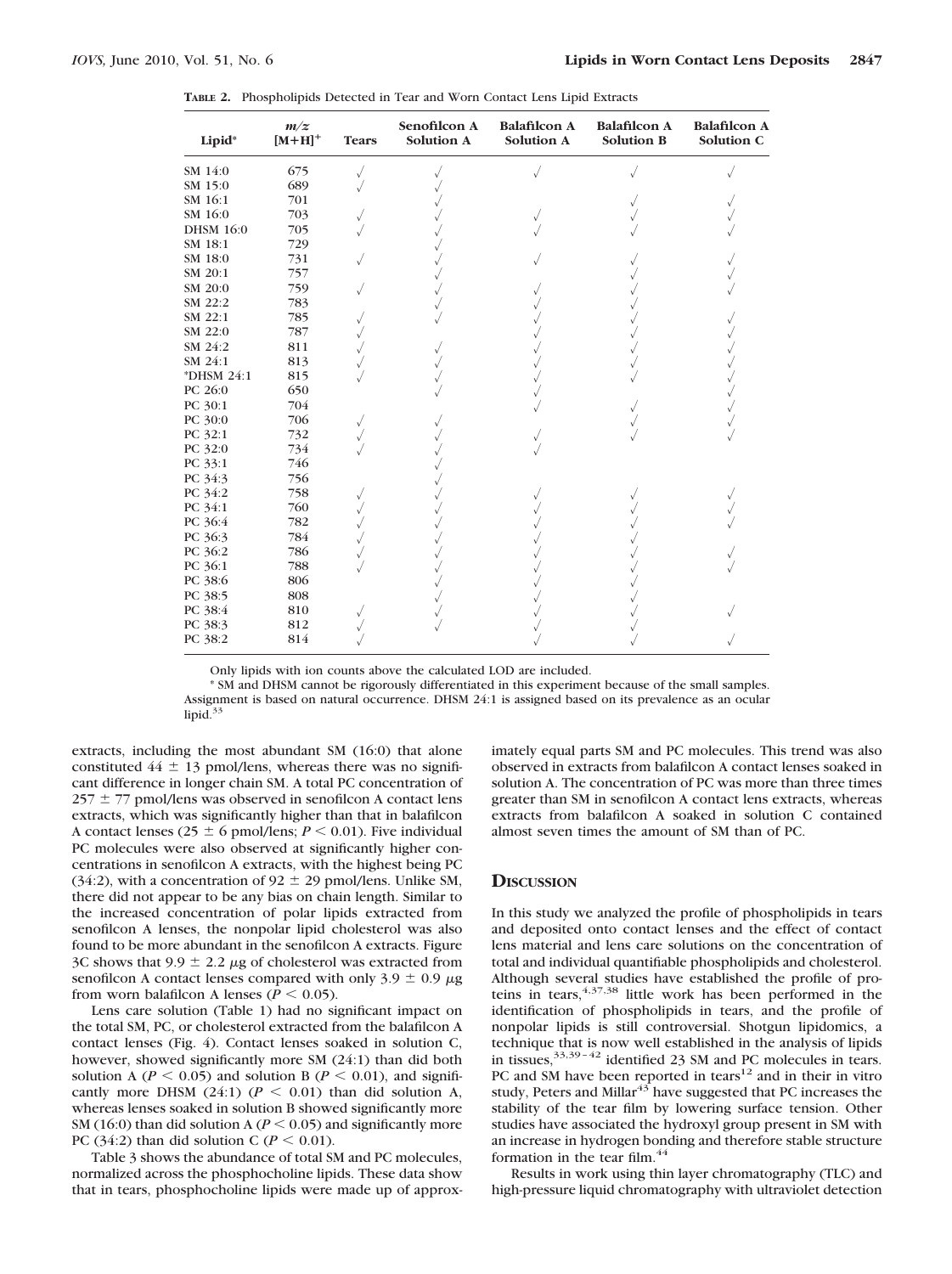



have suggested that the concentration of PC in meibomian gland secretions is approximately five times greater than  $SM^6$ ; however, the results shown herein suggest that the concentration of PC and SM in tears is approximately equal. This discrepancy may be further evidence of the differences between meibomian gland and tear film lipids, as has been suggested.<sup>9-12</sup> Other classes of phospholipids (i.e., PE, PS) have been reported in meibomian gland secretions<sup>5,6,45</sup> but were below the LOD in the current analysis of tears.

The results of this study suggest that the phosphocholine profile from contact lens lipid extracts is similar to that of tears,

with the differences in SM attributable to contact lens material specificity. Several phospholipids were detected in contact lens extracts, but not in tear extracts. This diversity could arise from accumulation on the contact lens during wear, allowing the concentration to reach levels above the LOD. Contact lens material was an important factor in lipid deposition, with both polar (phospholipid) and nonpolar (cholesterol) lipids depositing in larger concentrations on senofilcon A contact lenses than on balafilcon A lenses. Furthermore, several individual phospholipids were detected only in senofilcon A lipid extracts. Senofilcon A is a U.S. Food and Drug Administration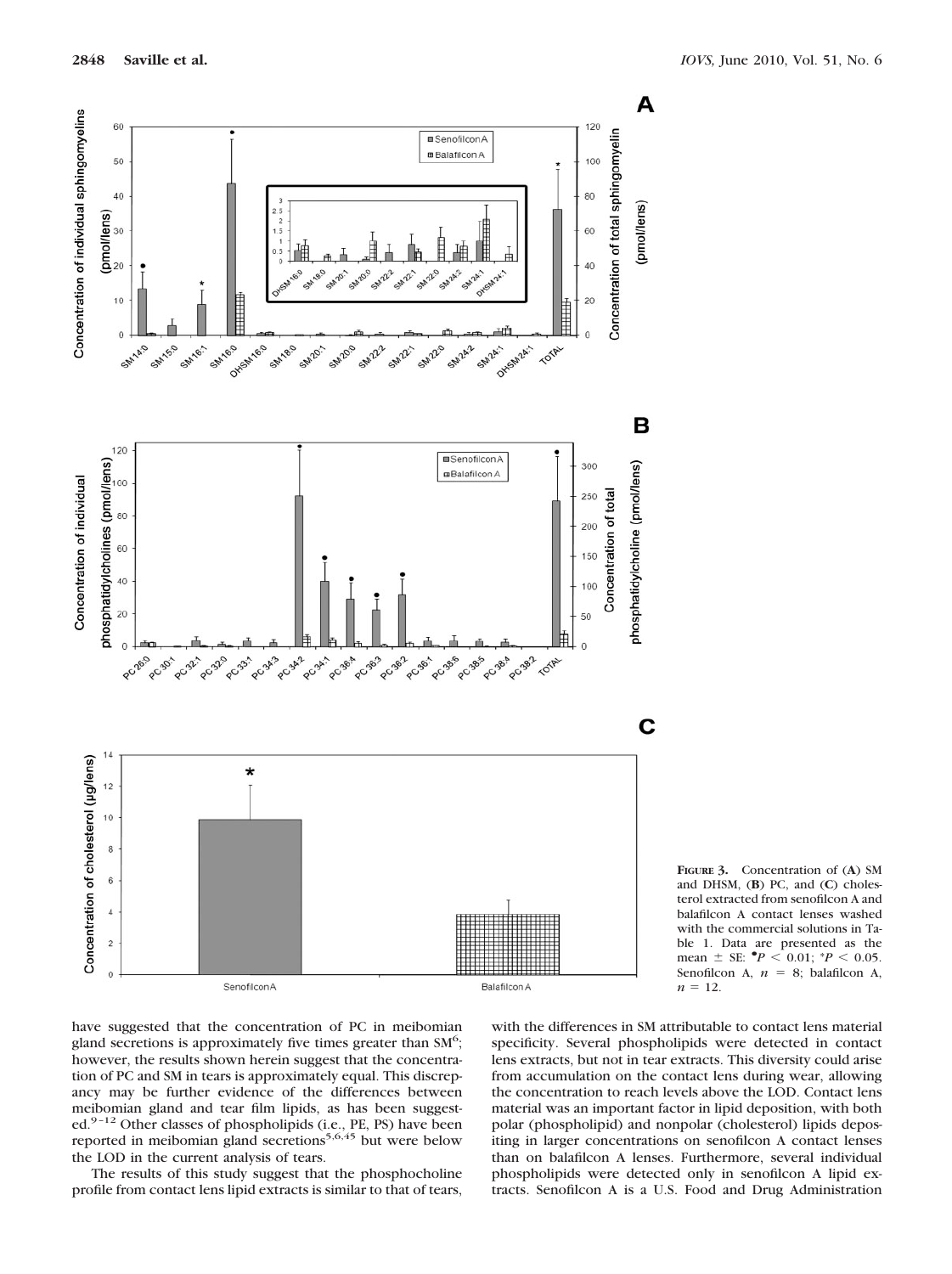

**FIGURE 4.** Concentration of (**A**) SM and DHSM, (**B**) PC, and (**C**) cholesterol extracted from worn balafilcon A contact lenses having been washed with the commercial solutions in Table 1. Data are presented as the mean  $\pm$  SE:  $\degree P$  < 0.01;  $\degree P$  < 0.05. Solution A,  $n = 12$ ; solution B,  $n =$ 11, solution C,  $n = 10$ .

(FDA) group I material, meaning it has low water content and a nonionic polymer, whereas balafilcon A contact lenses are an FDA group III contact lens, with low water content and an ionic polymer. Studies have demonstrated that contact lenses containing a nonionic polymer show an increase in the deposition of lipids, whereas those containing an ionic polymer show a larger concentration of protein deposition but a smaller concentration of lipid deposits.<sup>23,43,44</sup> Lipids are soluble in the pyrrolidone derivatives that are found in both contact lenses, with senofilcon A containing polyvinyl pyrrolidone (PVP) and balafilcon A containing *N*-vinyl pyrrolidone (NVP).<sup>46</sup> The deposition of tear film components onto contact lenses has been linked to a large number of contact lens–related problems such as discomfort<sup>15</sup> and infection.<sup>16</sup> A sound knowledge of the individual molecules deposited may enable the manufacture of

more suitable contact lenses or lens care solutions that specifically target the removal of these molecules.

Lens care solutions are an important part of contact lens health and many incorporate an antimicrobial agent, surfactant, and buffer system into a multipurpose solution. The efficacy of lipid removal by three commercially available lens care solutions was tested in this study, and the results indicated no significant differences in the total concentration of either polar or nonpolar lipid deposits on balafilcon A lenses using any of the three washes. Although contact lens material–lens care solution combinations investigated in this study showed no significant difference, some combinations analyzed by Zhao et al.30 showed significantly higher deposition of proteins and cholesterol. The variation in cholesterol concentration in this study may be due to the differences in the method of analysis.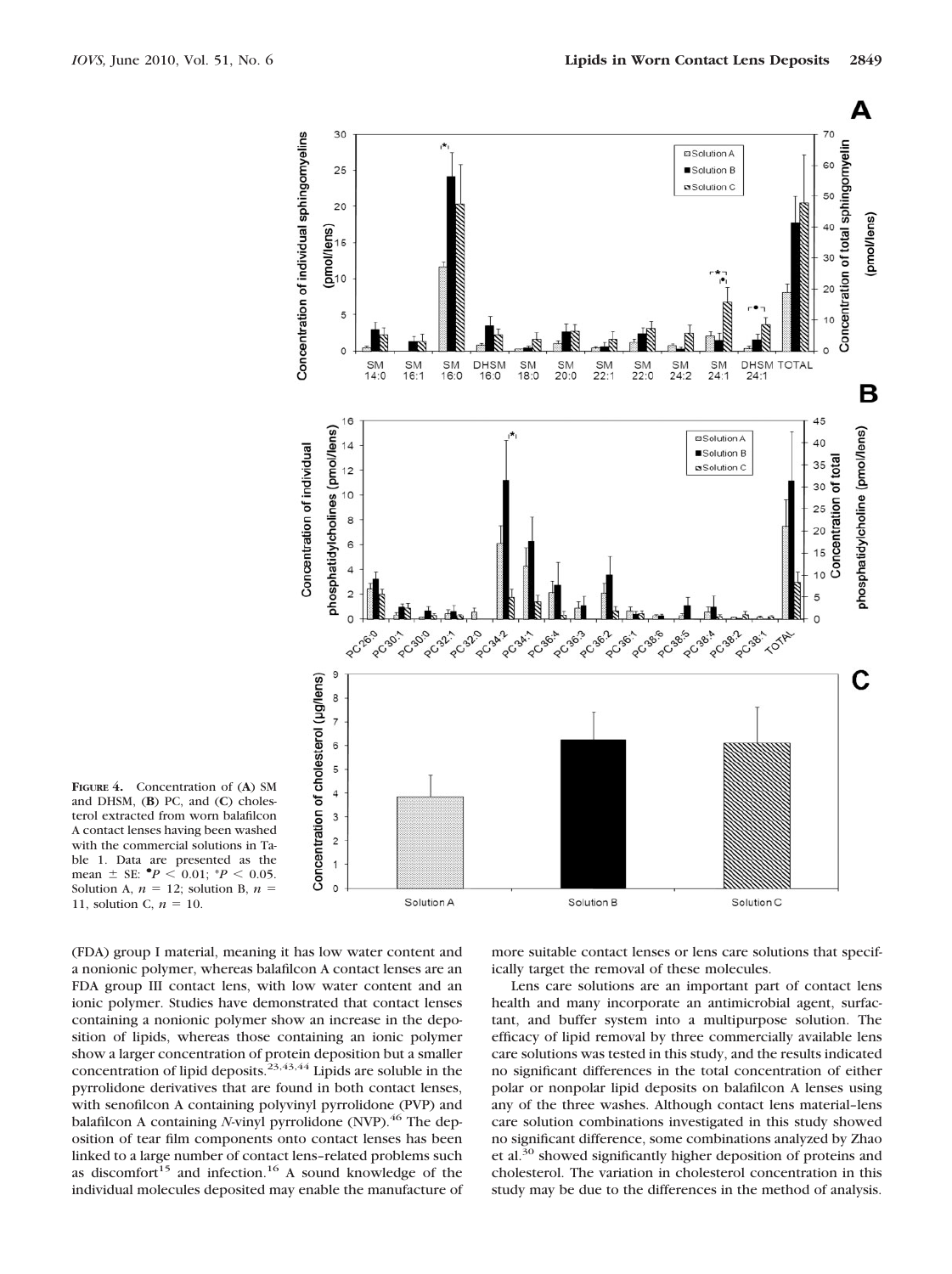| Sample                               | $\Sigma S M_i$<br>$\Sigma(SM_i + PC_i)$ | $\Sigma PC_i$<br>$\Sigma(SM_i + PC_i)$ | Cholesterol<br>$(\mu$ g/lens) |  |
|--------------------------------------|-----------------------------------------|----------------------------------------|-------------------------------|--|
| Tears $(n = 6)$                      | $0.49 \pm 0.02$                         | $0.51 \pm 0.02$                        | Not measured                  |  |
| Senofilcon A<br>Solution A $(n = 8)$ | $0.23 \pm 0.09$                         | $0.77 \pm 0.30$                        | $10 \pm 2$                    |  |
| Balafilcon A                         |                                         |                                        |                               |  |
| Solution A ( $n = 10$ )              | $0.50 \pm 0.12$                         | $0.50 \pm 0.18$                        | $3.9 \pm 0.9$                 |  |
| Solution B ( $n = 11$ )              | $0.63 \pm 0.15$                         | $0.37 \pm 0.16$                        | $6.3 \pm 1.2$                 |  |
| Solution C $(n = 11)$                | $0.87 \pm 0.39$                         | $0.13 \pm 0.05$                        | $6.1 \pm 1.5$                 |  |

|  | <b>TABLE 3.</b> Abundance of Targeted Lipid Classes in Tears and on Contact Lenses |  |  |  |  |  |  |  |  |  |
|--|------------------------------------------------------------------------------------|--|--|--|--|--|--|--|--|--|
|--|------------------------------------------------------------------------------------|--|--|--|--|--|--|--|--|--|

SM and PC abundances normalized across phosphocholine lipids.

Zhao et al. used thin-layer chromatography (TLC) with quantification by densitometry, as opposed to the quantification by mass spectrometry with internal standards described in this study. Perhaps co-eluting materials from either the wash or contact lenses gives rise to uncertainty in the densitometer reading in this case. Ensuring the compatibility of lens material and lens care solution in the removal of proteins and both polar and nonpolar lipids could be an advantage for eye care professionals in reducing contact lens–related problems.

The normalized amount of PC and SM showed that there were equal proportions of both classes of lipids in tears, and this finding was also reflected in the extracts from balafilcon A contact lenses soaked in solution A. Balafilcon A lenses soaked in solution B showed an increase in the proportion of SM relative to PC in extracts, with this bias further increased in extracts from balafilcon A lenses soaked in solution C. This may relate to the efficacy of the surfactant in removing PC over SM and may be amplified in solution C by the effect of hydrogen peroxide on the significantly more unsaturated PC molecules. Senofilcon A contact lenses soaked in solution A showed a greater proportion of PC than SM; however, it is unclear whether this finding represents an affinity between the material and the PC class or the more unsaturated fatty acid chains.

#### *Acknowledgments*

The authors thank John Korth for technical support.

#### *References*

- 1. Ohashi Y, Dogru M, Tsubota K. Laboratory findings in tear fluid analysis. *Clin Chim Acta.* 2006;369:17–28.
- 2. McDonald JE. Surface phenomena of the tear film. *Am J Ophthalmol.* 1969;67:56 – 64.
- 3. Mathers WD, Lane JA. Meibomian gland lipids, evaporation, and tear film stability. In: Sullivan DA, Dartt DA, Meneray MA, eds. *Lacrimal Gland*, *Tear Film*, *and Dry Eye Syndromes.* New York: Springer; 1998;2.
- 4. Wollensak G, Mur E, Mayr A, Baier G, Gottinger W, Stoffler G. Effective methods for the investigation of human tear film proteins and lipids. *Graefes Arch Clin Exp Ophthalmol.* 1990;228:78 – 82.
- 5. Greiner JV, Glonek T, Korb DR, Leahy CD. Meibomian gland phospholipids. *Curr Eye Res.* 1995;15:371–375.
- 6. Shine WE, McCulley JP. Polar lipids in human meibomian gland secretions. *Curr Eye Res.* 2003;26:89 –94.
- 7. Butovich IA. The meibomian puzzle: combining pieces together. *Prog Retin Eye Res.* 2009;28:483– 498.
- 8. Butovich IA, Uchiyama E, McCulley JP. Lipids of the meibomum: mass-spectrometric analysis and structural elucidation. *J Lipid Res.* 2007;48:2220 –2235.
- 9. Butovich IA. On the lipid composition of human meibum and tears: comparative analysis of nonpolar lipids. *Invest Ophthalmol Vis Sci.* 2008;49:3779 –3789.
- 10. Nagyova B, Tiffany JM. Components responsible for the surface tension of human tears. *Curr Eye Res.* 1999;19:4 –11.
- 11. Borchman D, Foulks GN, Yappert MC, Ho DV. Temperature-induced conformational changes in human tear lipids hydrocarbon chains. *Biopolymers.* 2007;87:124 –133.
- 12. Borchman D, Foulks GN, Yappert MC, Tang D, Ho DV. Spectroscopic evaluation of human tear lipids. *Chem Phys Lipids.* 2007; 147:87–102.
- 13. Korb DR, Greiner JV, Glonek T. Tear film lipid layer formation: implications for contact lens wear. *Optom Vis Sci.* 1996;73:189 – 192.
- 14. Jones L, Mann A, Evans K, Franklin V, Tighe B. An in vivo comparison of the kinetics of protein and lipid deposition on group II and group IV frequent-replacement contact lenses. *Optom Vis Sci.* 2000;77:503–510.
- 15 Fonn D. Targeting contact lens induced dryness and discomfort: what properties will make lenses more comfortable. *Optom Vis Sci.* 2007;84:279 –285.
- 16. Willcox MDP, Holden BA. Contact lens related corneal infections. *Biosci Rep.* 2001;21:445– 461.
- 17. Garrett Q, Garrett RW, Milthorpe BK. Lysozyme sorption in hydrogel contact lenses. *Invest Ophthalmol Vis Sci.* 1999;40:897-903.
- 18. Garrett Q, Laycock B, Garrett RW. Hydrogel lens monomer constituents modulate protein sorption. *Invest Ophthalmol Vis Sci.* 2000;41:1687–1695.
- 19. Green-Church KB, Nichols JJ. Mass spectrometry-based proteomic analyses of contact lens deposition. *Mol Vis.* 2008;14:291–297.
- 20. Sack RA, Jones B, Antignani A, Libow R, Harvey H. Specificity and biological activity of the protein deposited on the hydrogel surface. relationship of polymer structure to biofilm formation. *Invest Ophthalmol Vis Sci.* 1987;28:842– 849.
- 21. Nichols JJ, Sinnott LT. Tear film, contact lens, and patient-related factors associated with contact-related dry eye. *Invest Ophthalmol Vis Sci.* 2006;47:1319 –1328.
- 22. Ho C-H, Hlady V. Fluorescence assay for measuring lipid deposits on contact lens surfaces. *Biomaterials.* 1995;16:479 – 482.
- 23. Lord MS, Stenzel MH, Simmons A, Milthorpe BK. The effect of charged groups on protein interactions with poly(HEMA) hydrogels. *Biomaterials.* 2006;27:567–575.
- 24. Carney FP, Nash WL, Sentell KB. The adsorption of major tear film lipids in vitro to various silicone hydrogels over time. *Invest Ophthalmol Vis Sci.* 2008;49:120 –124.
- 25. Iwata M, Ohno S, Kawai T, Ichijima H, Cavanagh H. In vitro evaluation of lipids adsorbed on silicone hydrogel contact lenses using new gas chromatography/mass spectrometry analytical method. *Eye Contact Lens.* 2008;34:272–280.
- 26. Hart D. Lipid deposits which form on extended wear contact lenses. *Int Contact Lens Clin.* 1984;11:348 –360.
- 27. Bowers R, Tighe B. Studies on the biocompatability of hydrogels: white spot deposits—incidence of occurrence, location and gross morphology. *Biomaterials.* 1987;8:89 –93.
- 28. Bowers R, Tighe B. Studies of the ocular compatibility of hydrogels: white spot deposits-chemical composition and geological arrangement of components. *Biomaterials.* 1987;8:172–177.
- 29. Maissa C, Franklin V, Guillon M, Tighe B. Influence of contact lens material surface characteristics and replacement frequency on protein and lipid deposition. *Optom Vis Sci.* 1998;75:697–705.